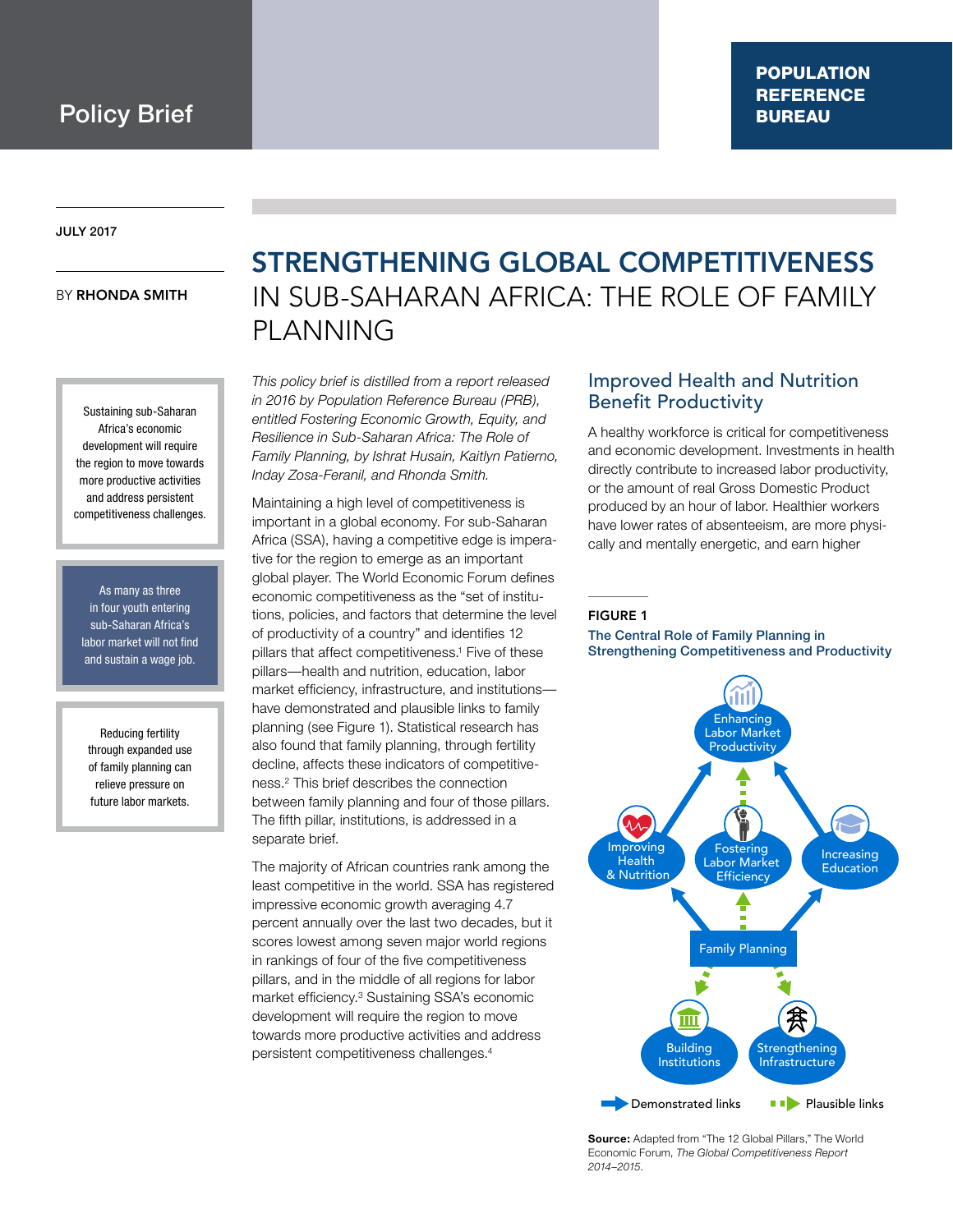wages. One analysis of more than 100 countries showed that a 1 percent increase in adult survival rates increases labor productivity by 2.8 percent.<sup>5</sup>

Family planning improves the health of mothers and children, and produces a lasting effect on workforce productivity. Maternal deaths decline when women use family planning to delay, space, and limit births and to avoid unintended and high-risk pregnancies.6 Family planning also improves infant, child, and maternal nutrition, and can significantly affect labor productivity.<sup>7</sup> By supporting birth spacing and preventing adolescent pregnancies, family planning helps avert a range of poor infant and child nutrition outcomes, particularly stunting. Stunting causes irreversible damage, impairing cognitive function as well as physical and emotional development. Stunted children have poorer school performance and achievement, limiting their workforce capacity and economic opportunities during adulthood.8

## Increased Education Builds Workforce Skills

Productivity in the labor force is also strongly influenced by the skills and knowledge acquired in high-quality educational settings.<sup>9</sup> Investing in the education value chain—from primary and secondary education to higher education and vocational schools—to upgrade young people's skill levels will pay large dividends in Africa's future economies.10 Family planning programs complement these education investments by helping girls avoid pregnancy and stay in school. Moreover, women who have secondary or higher education are more likely to use modern contraception and have fewer children than those with no or primary education.11 A World Bank study on returns to investments in education demonstrated that a secondary school education can boost women's wages by 15 to 20 percent.12 Thus, keeping girls of reproductive age in school enhances their long-term earnings and increases the number of women in the workforce.

## Increased Investment Strengthens Infrastructure

Changes in age structure, particularly changes in the number of dependents, have a profound impact on economic development because of their impact on savings and investment. As a country attains higher numbers of working-age adults compared to dependents, it can take advantage of the opportunity to make rapid gains in living standards. With fewer children to support with social services such as health care and education, governments can focus savings and investments on vital national infrastructures such as transport and communication networks.

While several factors affect building strong national infrastructures, dependency ratios have a key influence (see Box). Strong family planning programs are a critical factor in achieving optimal dependency ratios by promoting fertility decline. Countries with high dependency ratios spend large shares of their resources taking care of dependents, while those with lower dependency can devote more resources to investment in physical capital—such as roads, bridges, electricity, and communication infrastructures technological progress, and education.13

**BOX** 

## Total Dependency Ratio

Populations who are dependent (those ages  $<$ 15 and 65+)

*divided by*

Working-age population (those ages 15 to 64)

## Family Planning Fosters Labor Market Efficiency

An efficient, flexible labor market ensures that workers are allocated to their most effective use in the economy, provided with incentives to achieve maximum productivity, and prepared to adapt to demand for new high-tech sectors.14 Family planning can contribute to labor market efficiency by reducing the number of persons entering the job market, thereby:

- Reducing unemployment and underemployment.
- Facilitating structural shifts from low-productivity to high-productivity employment.

*Reducing Unemployment and Underemployment.* With one of the highest unemployment and underemployment rates in the world, SSA faces severe challenges generating enough new high-productivity jobs to absorb the rapidly growing numbers of young people entering the job market today.15 A World Bank study indicates that 11 million youth will enter SSA's labor market every year for the next 10 years and that as many as three in every four youth will not find and sustain a wage job.16 Youth ages 15 to 29 in SSA are three times more likely to be unemployed than their older counterparts.17

Reducing fertility through expanded use of family planning could go a long way toward relieving pressure on future labor markets. The population of several African countries is projected to double, triple, and even quadruple by 2050 if fertility remains high, intensifying demand for new jobs. If fertility rates trend lower, countries will have millions fewer new workers to absorb in the labor force in the coming decades (see Figure 2, page 3).

*Facilitating Structural Shifts in Employment.* Economic development is also associated with a structural shift from low-productivity to high-productivity employment, typically from agriculture to industry and services. In Africa, only about 16 percent of the employed population have jobs paying a regular wage. Nearly all jobs are in the informal sector—either subsistence farming (62 percent) or household enterprise (22 percent). These informal, vulnerable jobs tend to be associated with low earnings.18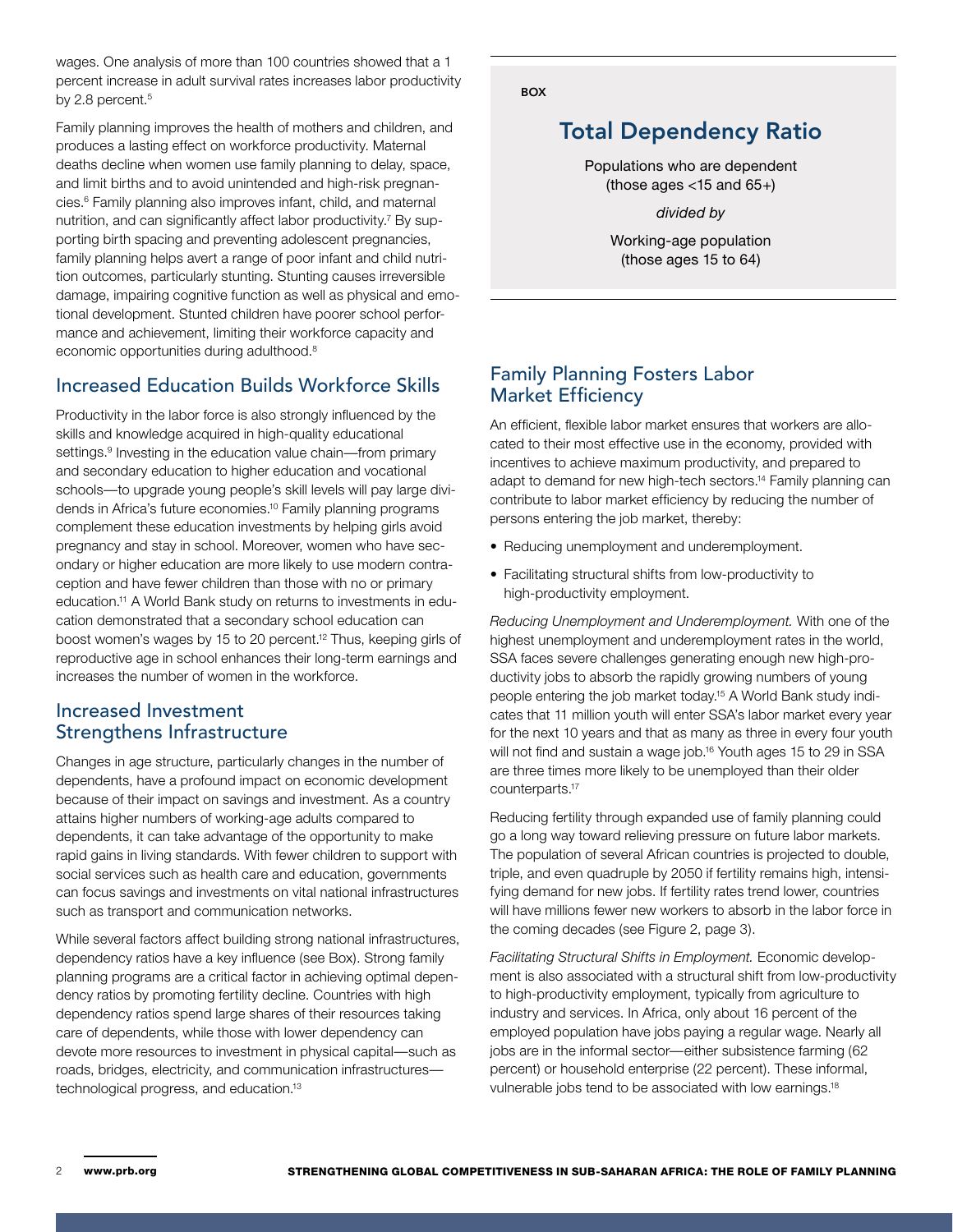### Figure 2 Projected Growth in Working-Age Population

|            | Number of Working-Age People (in millions rounded) |    |            |    |                           |                     |
|------------|----------------------------------------------------|----|------------|----|---------------------------|---------------------|
|            | In 2015                                            |    | In 2025    |    | In 2050                   |                     |
|            |                                                    |    |            |    | <b>Low Variant</b>        | <b>High Variant</b> |
| Ethiopia   | 2222                                               | 55 |            | 75 | <b>EEEEEEEEEEE</b><br>118 | 135                 |
| <b>DRC</b> |                                                    | 39 | ほぼぼぼぼい     | 56 | 112                       | 124                 |
| Uganda     | Ħ                                                  | 19 | <b>129</b> | 28 | 58                        | 65                  |
| Niger      |                                                    | 9  |            | 14 | 37                        | 40                  |
| Mali       | t                                                  | 9  |            | 13 | 26                        | 28                  |

## = 10 Million Workers

The **Low Variant** assumes that the total fertility rate (TFR) is one-half child less than the medium variant at each period in time. The **Medium Variant** is the most likely fertility trend and assumes growth in family planning use that will result in fertility reductions resembling patterns similar to what occurred in other countries, while the **High Variant** assumes that the TFR is one-half child more than the medium variant.

**Source:** United Nations, *World Population Prospects: The 2015 Revision*.

In the short term, one way to increase incomes is to help poor people raise their productivity in their current occupations, while also positioning them to access new occupations that offer higher earnings.19 Focusing on ways to improve informal-sector productivity, while at the same time adding higher-paying industry jobs, remains a formidable challenge for Africa's resource-strapped governments. The digital revolution poses an additional challenge for SSA. Technological advances may shift the pattern of structural transformation in Africa, changing the productivity of different sectors including agriculture.<sup>20</sup>

Reduced fertility driven by family planning could help create breathing room for countries to transfer a larger share of their workforce to higher-income jobs and provide quality education and skills to meet the changing demands of the 21st century labor market.

## Recommended Actions

#### Include fertility scenarios and their effects on population growth when developing national strategies and plans.

Fertility levels will affect the number of new entrants to the labor force, future employment demands, and the ability to shift workers into high-productivity sectors in the coming decades. National planners should consider formulating appropriate employmentoriented strategies based on present and projected fertility scenarios.

#### Promote voluntary family planning programs to help accelerate economic growth and increase competitiveness in the global economy.

Reduced fertility contributes to age structure shifts that result in fewer dependents, creating the opportunity for countries to increase savings. Governments can direct those savings towards social (health, nutrition, and education) and infrastructure investments necessary to build a strong workforce, prepare for technological advances in the job market, and create the high-productivity jobs needed to thrust the economy forward.

#### Strengthen global competitiveness by improving labor productivity through better health and nutrition.

There is growing evidence that good health and nutrition improve labor productivity by enhancing job performance and workforce output. Family planning is strongly linked with better health, nutrition, and educational status. Moreover, healthy timing and spacing of births through family planning can avert a range of poor infant and child health and nutrition outcomes, helping to ensure that every child reaches his or her full potential. Thus, family planning should be recognized as a critical element of efforts to enhance labor productivity.